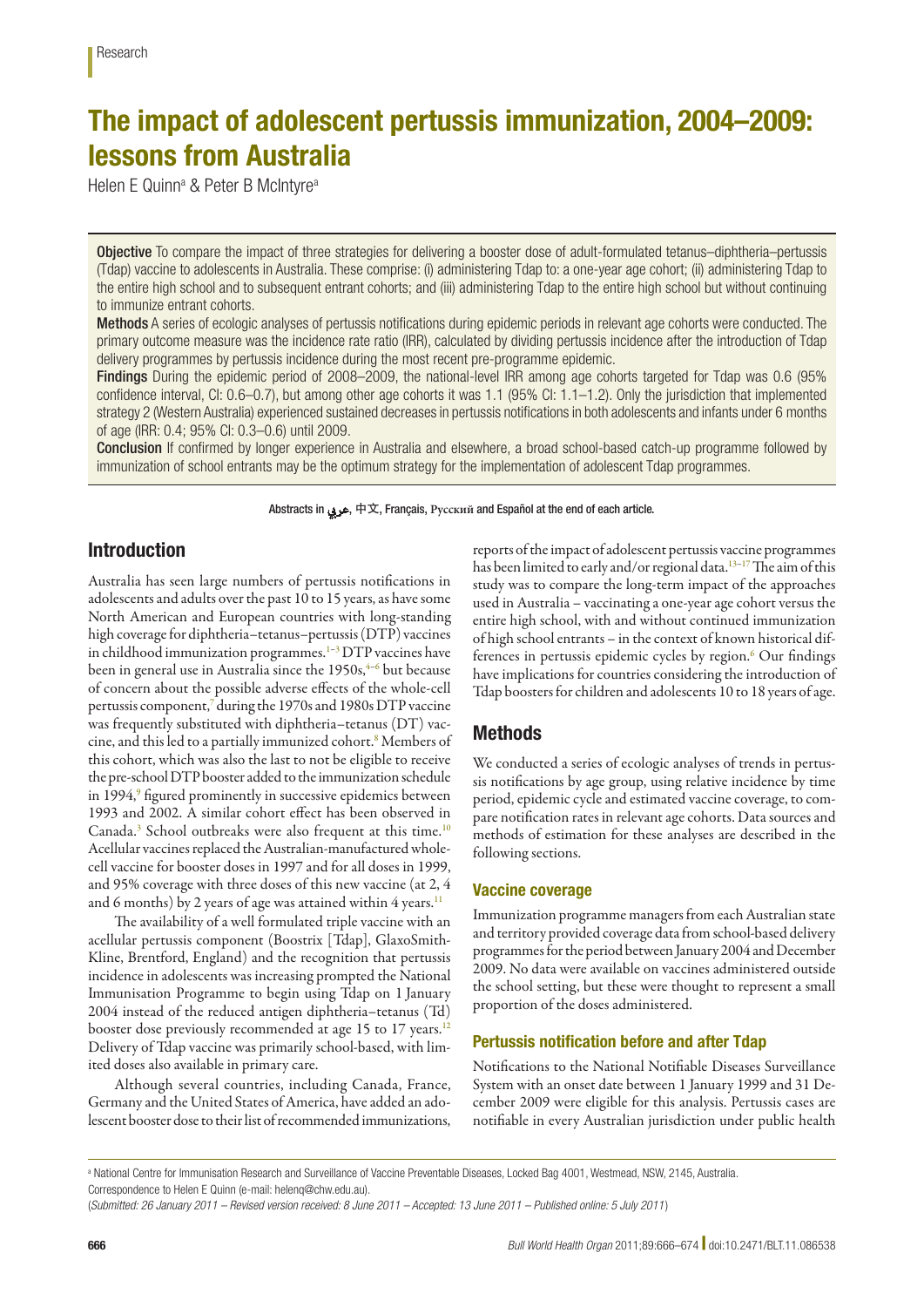| Coverage<br>3766<br>82<br>(%)<br>$\overline{\phantom{a}}$<br>2008<br>Grade <sup>a</sup><br>$\circ$<br>$\frac{1}{2}$ $\frac{1}{2}$ $\frac{1}{2}$ $\frac{1}{2}$ $\frac{1}{2}$ $\frac{1}{2}$ $\frac{1}{2}$ $\frac{1}{2}$ $\frac{1}{2}$ $\frac{1}{2}$ $\frac{1}{2}$ $\frac{1}{2}$ $\frac{1}{2}$ $\frac{1}{2}$ $\frac{1}{2}$ $\frac{1}{2}$ $\frac{1}{2}$ $\frac{1}{2}$ $\frac{1}{2}$ $\frac{1}{2}$ $\frac{1}{2}$ $\frac{1}{2}$<br>$\overline{\phantom{a}}$<br><b>Coverage</b> |
|--------------------------------------------------------------------------------------------------------------------------------------------------------------------------------------------------------------------------------------------------------------------------------------------------------------------------------------------------------------------------------------------------------------------------------------------------------------------------|
|                                                                                                                                                                                                                                                                                                                                                                                                                                                                          |
|                                                                                                                                                                                                                                                                                                                                                                                                                                                                          |

<span id="page-1-0"></span>

Av., average.<br><sup>a</sup> Ages are a<br><sup>b</sup> No program<br><sup>c</sup> No program A Ages are as follows: grade 7, 12–13 years; grade 8, 13–14 years; grade 9, 14–15 years; grade 10, 15–16 years; grade 17, 16–17 years; grade 12, 17–19 years.<br>No programme in 2006–2008.

 No programme until 2007. No programme in 2007.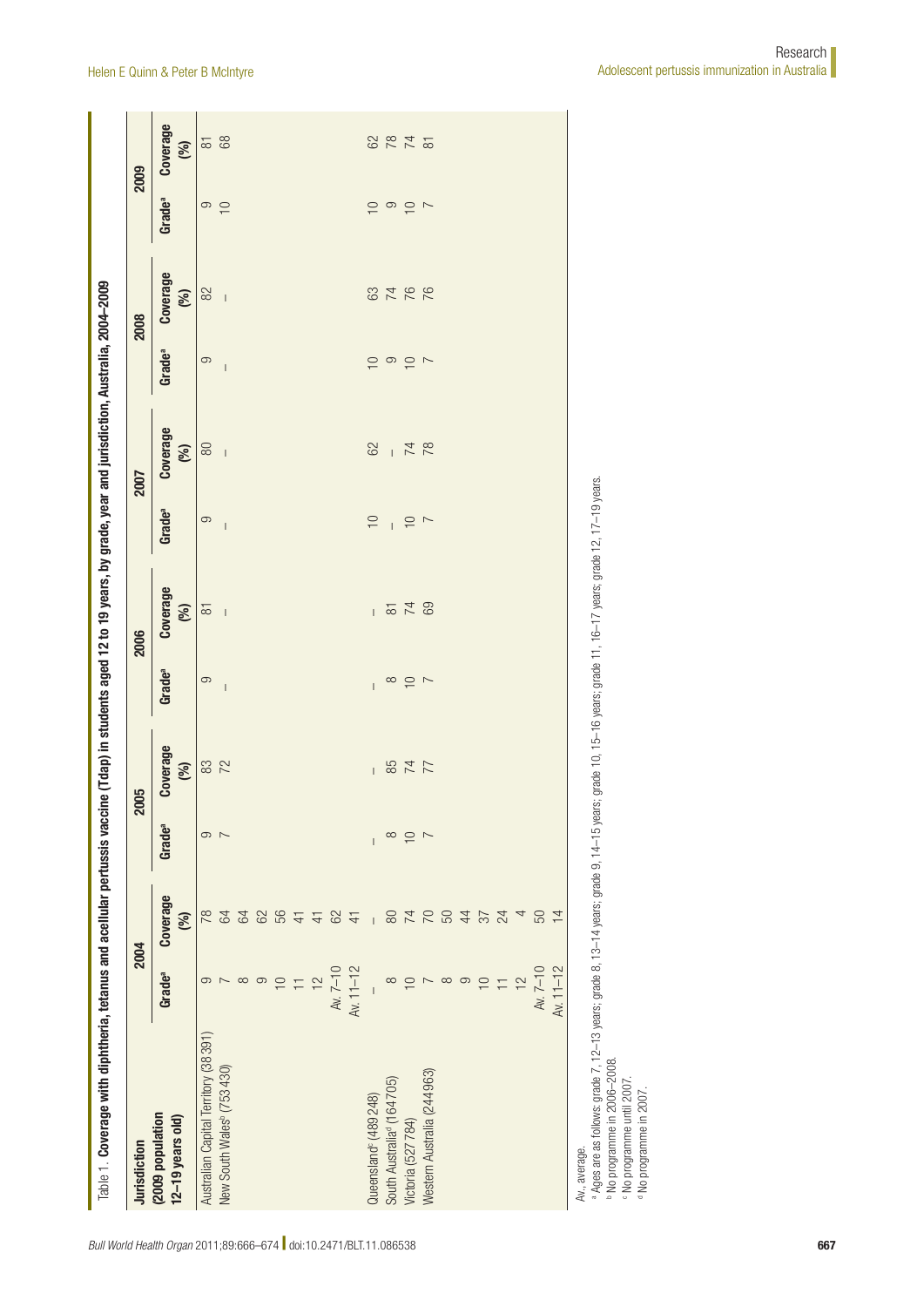legislation. The criteria for notification are nationally uniform and include a combination of clinical, epidemiological and laboratory evidence. Laboratory evidence rests on culture of *Bordetella pertussis* or on the detection of *B. pertussis* by nucleic acid testing or single point serology. Since 1993, all public and private laboratories have been required to notify all persons testing positive on diagnostic tests for pertussis to public health authorities. Cases can be notified on clinical grounds alone if they report having had a coughing illness lasting 2 or more weeks and paroxysms of coughing, inspiratory whoop or post-tussive vomiting.<sup>18</sup> However, over the past decade cases without laboratory evidence have become increasingly rare. We calculated notification rates for each age group and time period using average annual Australian Bureau of Statistics population estimates.[19](#page-8-1) We used the ratio of notification rates between epidemiologically relevant time periods (incidence rate ratios, IRRs) as the measure for comparison of programme impact, and we calculated their 95% confidence intervals (CIs) using a Poisson distribution.

With respect to programme delivery comparisons, we calculated incidence rate ratios (IRRs) using regional groupings based on differing programme delivery characteristics ([Table](#page-1-0) 1). Three regions (Australian Capital Territory, South Australia and Victoria) applied strategy 1 – delivery of the Tdap vaccine to a single school grade each year – and formed a single programme grouping. The states of New South Wales and Western Australia delivered the vaccine to grades 7 up to 12 (ages 12–19 years) in 2004, in the context of high pertussis notifications in adolescents in both regions. In New South Wales, this was followed by immunization of grade 7 students in 2005 and cessation of the programme for the following three years, before planned re-commencement of Tdap vaccine delivery to grade 10 students (strategy 2). In Western Australia, grade 7 students were immunized every year (strategy 3). In the state of Queensland there was little provision of free Tdap vaccine by private sector providers after 2003, but state-wide school-based immunization programmes targeting grade 10 students did not commence until 2007.

To account for the variability of programme delivery and vaccine coverage

<span id="page-2-0"></span>Table 2. Proportion of students considered immunized during two epidemic periods after diphtheria, tetanus and acellular pertussis vaccine programme roll-out, by age and jurisdictional grouping, Australia, 2005–2009

| Jurisdictional grouping <sup>a</sup>                  | Percentage immunized |              |           |              |
|-------------------------------------------------------|----------------------|--------------|-----------|--------------|
|                                                       | 2005-2007            |              | 2008-2009 |              |
|                                                       | ~16                  | $\geq 16$    | ~16       | ≥16          |
|                                                       | <b>vears</b>         | <b>vears</b> | years     | <b>vears</b> |
| Australian Capital Territory/South Australia/Victoria | 34                   | 49           | 32        | 91           |
| <b>New South Wales</b>                                | 75                   | 51           | 25        | 100          |
| Western Australia                                     | 92                   | 9            | 100       | 62           |
| Queensland                                            | 9                    | $\Omega$     | 25        | 38           |

a Jurisdictional groupings were based on programme delivery characteristics.

by age cohort and time period, we defined immunized and unimmunized cohorts among students aged 12–19 years in each regional grouping above. As data on vaccination coverage were available by grade but not at the individual level, each grade was defined as vaccinated if the estimated Tdap vaccination coverage was 50% or higher. Grades not exposed to a schoolbased vaccination programme or where estimated vaccination coverage was less than 50% were considered unvaccinated. Data for Queensland for the years before commencement of a state-wide schoolbased programme were not included. As notification data were available by year of age, the single largest age group in each school grade (e.g. grade 7, 12 years; grade 8, 13 years; grade 9, 14 years, etc.) was used to generate an approximate incidence rate for each age group, defined as immunized or unimmunized as above, for calculation of the IRR ([Table](#page-2-0) 2).

### **Results**

### Vaccination coverage

Overall, an estimated 1066000 of an estimated 1650000 eligible students aged 12 to 19 years (65%) received Tdap vaccine in school-based immunization programmes between January 2004 and December 2009. Annual coverage estimates were in the range of 55 to 76%, with coverage in subgroups of school grade and region varying from a low of 4% to a high of 85% ([Table](#page-1-0) 1). However, estimated coverage within regions remained the same from year to year. In New South Wales and Western Australia, where the entire high school population was vaccinated within a single calendar year, higher coverage was obtained among younger students in the lower high school grades.

# Pertussis notification before and after Tdap

# *By age group*

Between 1 January 1999 and 31 December 2009, 110 602 cases of pertussis were notified nationally. Averaged data shows that national epidemics occurred in 2001, 2005–2006 and 2008–2009, but the exact timing differed in each region.<sup>[6](#page-7-3)</sup> [Fig.](#page-3-0) 1 shows pertussis notification rates per 100 000 population over the 10-year period from 1999 to 2009, as well as IRRs for the 12–19 age group in comparison to the remainder of the population. At the national level, 2001 was the year with the highest annual notification rate recorded for adolescents aged 12–19 years (127.7 cases per 100 000 population). This decreased significantly to 31.1 cases per 100 000 population in the period from 2005 to 2007. Notification rates in the 12–19 year age group remained significantly lower during the most recent epidemic (2008–2009) than during the 2001 epidemic, as shown by the 95% CIs for point estimates. This stood in contrast to the significant increases noted in all other age groups relative to 2001.

#### *By period and programme delivery groupings*

[Table](#page-3-1) 3 shows the IRRs for regional groupings with varying programme delivery methods. In New South Wales, where the programme targeting the entire high school population achieved high coverage but was discontinued for three years, notification rates declined sharply at first but rose substantially in the 2008–2009 epidemic period. In Western Australia, where students entering high school continued to be vaccinated year after year after the entire high school population was vaccinated, notification rates also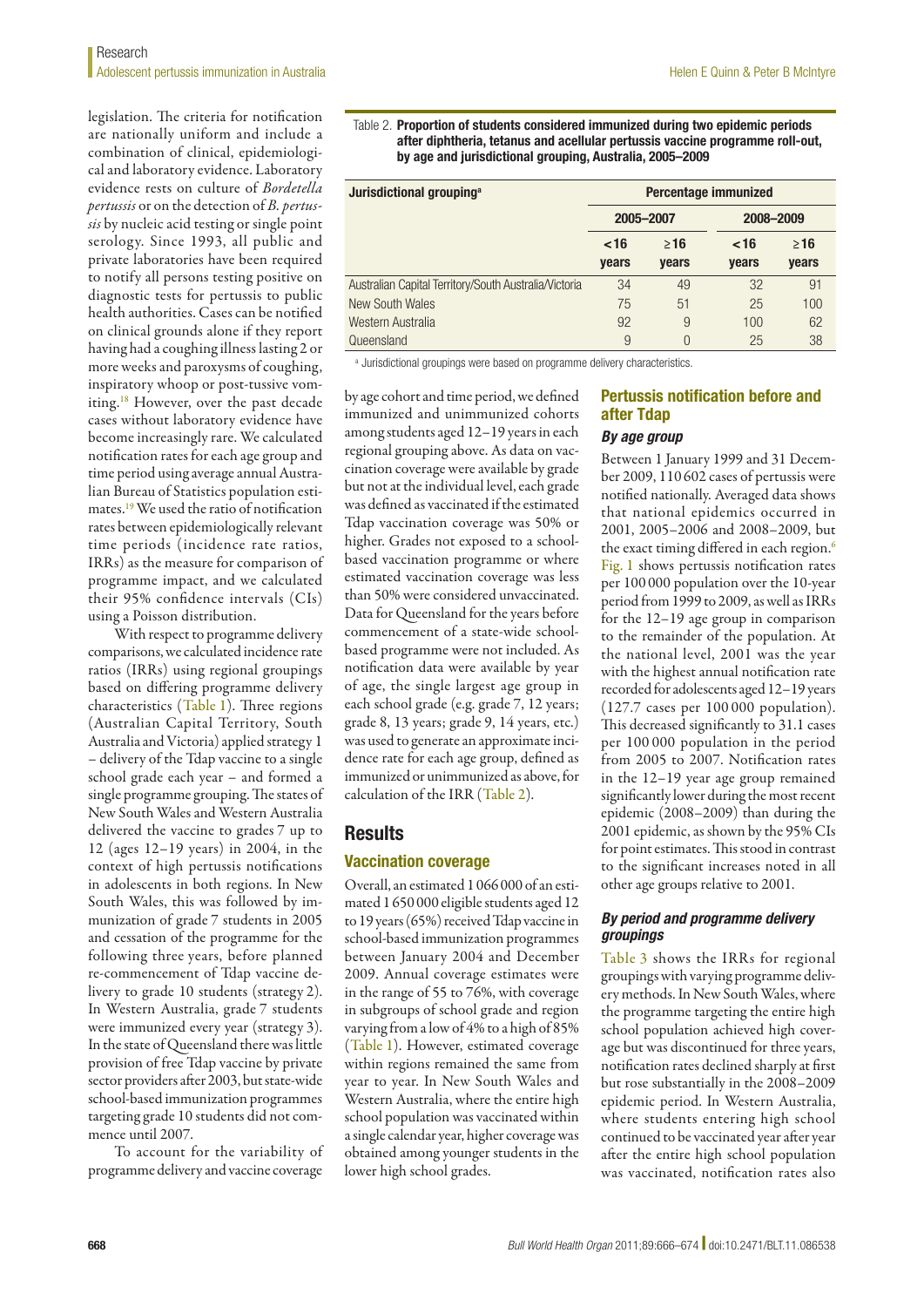decreased rapidly but remained low to the end of 2009.

### *By cohort immunization status*

Given the wide variation in programme roll-out by age group and timing of epidemic peaks in notifications across regions, we used notification rates in immunized and unimmunized age groups, as defined in the methods section, to generate IRRs for each region. [Table](#page-4-0) 4 shows IRRs for both immunized and unimmunized cohorts during the most recent epidemic period (2008–2009) and during the period immediately following programme implementation (2005–2007). In the period 2005–2007 immediately following programme implementation, notification rates were significantly lower in immunized cohorts than in unimmunized cohorts in most programme delivery jurisdictional groupings, and the rates in both cohorts were lower than the rates recorded in the most recent pre-programme epidemic year. The only exception was the state of Queensland, where the Tdap programme was not implemented until 2007.

Based on overall notification rates, pertussis epidemics commenced during 2008–2009 in all regions, except in Western Australia. In all programme delivery groups the IRR in immunized age cohorts was again lower than in unimmunized cohorts. In the jurisdictional grouping where the programme was implemented in a single grade, the IRR during the 2008 –2009 epidemic period rose but was not significantly higher than during the comparator pre-programme epidemic period.

<span id="page-3-0"></span>



By contrast, in New South Wales, where the entire high school population was vaccinated within a one-year period but high school entrants were not for the following three years, a significantly higher IRR was seen in the unimmunized cohort ([Table](#page-4-0) 4). In the immunized cohort the overall IRR was 0.87, in grade 10 students immunized during the epidemic the IRR was 1.60 (95% CI: 1.4–1.8) as opposed to 0.69 (95% CI: 0.6–0.8) in students immunized in 2004 and 2005. In Western Australia, where vaccination of the entire high school population was followed by immunization of each successive entrant cohort, no epidemic occurred in any age group in 2008–2009. Notably, the IRRs in immunized and unimmunized

cohorts were similar, as in 2005–2007, and both were substantially lower than in the comparator epidemic period. In Queensland, incidence did not differ among immunized and unimmunized cohorts but was significantly lower in both groups after the Tdap vaccination programme was implemented.

### *Notification trends in young infants*

The same regional programme delivery groupings were used to compare trends over time in pertussis notification rates among infants less than 6 months of age ([Table](#page-4-1) 5). In 2005–2007, rates dropped significantly (by 20–60%) in all groupings relative to the most recent pre-programme epidemic period. During the 2008–2009

<span id="page-3-1"></span>Table 3. Incidence rate ratios (IRRs)ª for pertussis notifications in adolescents aged 12 to 19 years for each year after diphtheria, tetanus and acellular pertussis vaccine programme roll-out, by jurisdictional group, Australia, 2004–2009

| <b>Jurisdictional</b><br>grouping <sup>b</sup>              | Pre-programme<br>epidemic rate <sup>c,d</sup><br>(95% CI) | <b>IRR (95% CI)</b> |                     |                     |                     |                     |  |
|-------------------------------------------------------------|-----------------------------------------------------------|---------------------|---------------------|---------------------|---------------------|---------------------|--|
|                                                             |                                                           | 2005                | 2006                | 2007                | 2008                | 2009                |  |
| Australian Capital<br>Territory/South<br>Australia/Victoria | $92.6(87.4 - 98.0)$                                       | $0.41(0.36 - 0.47)$ | $0.26(0.23 - 0.31)$ | $0.20(0.17 - 0.24)$ | $0.39(0.34 - 0.35)$ | $1.03(0.93 - 1.13)$ |  |
| New South Wales                                             | 156.8 (150.4-163.4)                                       | $0.29(0.25 - 0.32)$ | $0.20(0.17 - 0.22)$ | $0.13(0.11 - 0.15)$ | $1.22(1.14 - 1.30)$ | $1.23(1.15 - 1.31)$ |  |
| Western Australia                                           | 284.2 (263.2-306.9)                                       | $0.08(0.06 - 0.11)$ | $0.03(0.02 - 0.05)$ | $0.01(0.01 - 0.03)$ | $0.03(0.02 - 0.05)$ | $0.05(0.04 - 0.08)$ |  |
| Queensland                                                  | 134.7 (127.1-142.8)                                       | $0.57(0.50 - 0.64)$ | $0.36(0.31 - 0.42)$ | $0.18(0.15 - 0.22)$ | $0.29(0.25 - 0.34)$ | $0.95(0.86 - 1.05)$ |  |

CI, confidence interval.

a These represent the ratios given by dividing the notification rate during each of the two epidemic periods after diphtheria, tetanus and acellular pertussis vaccine programme roll-out by the notification rate during the most recent epidemic period before programme roll-out.

**b** Jurisdictional groupings were based on programme delivery characteristics.

<sup>c</sup> The recent epidemic periods used in the analysis were as follows: Australian Capital Territory, 2003; South Australia, 2001; Victoria, 2001/2002; New South Wales, 2000/2001; Queensland, 2001/2002; Western Australia, 2004; national, 2001.[6](#page-7-3)

<sup>d</sup> Per 100 000 population.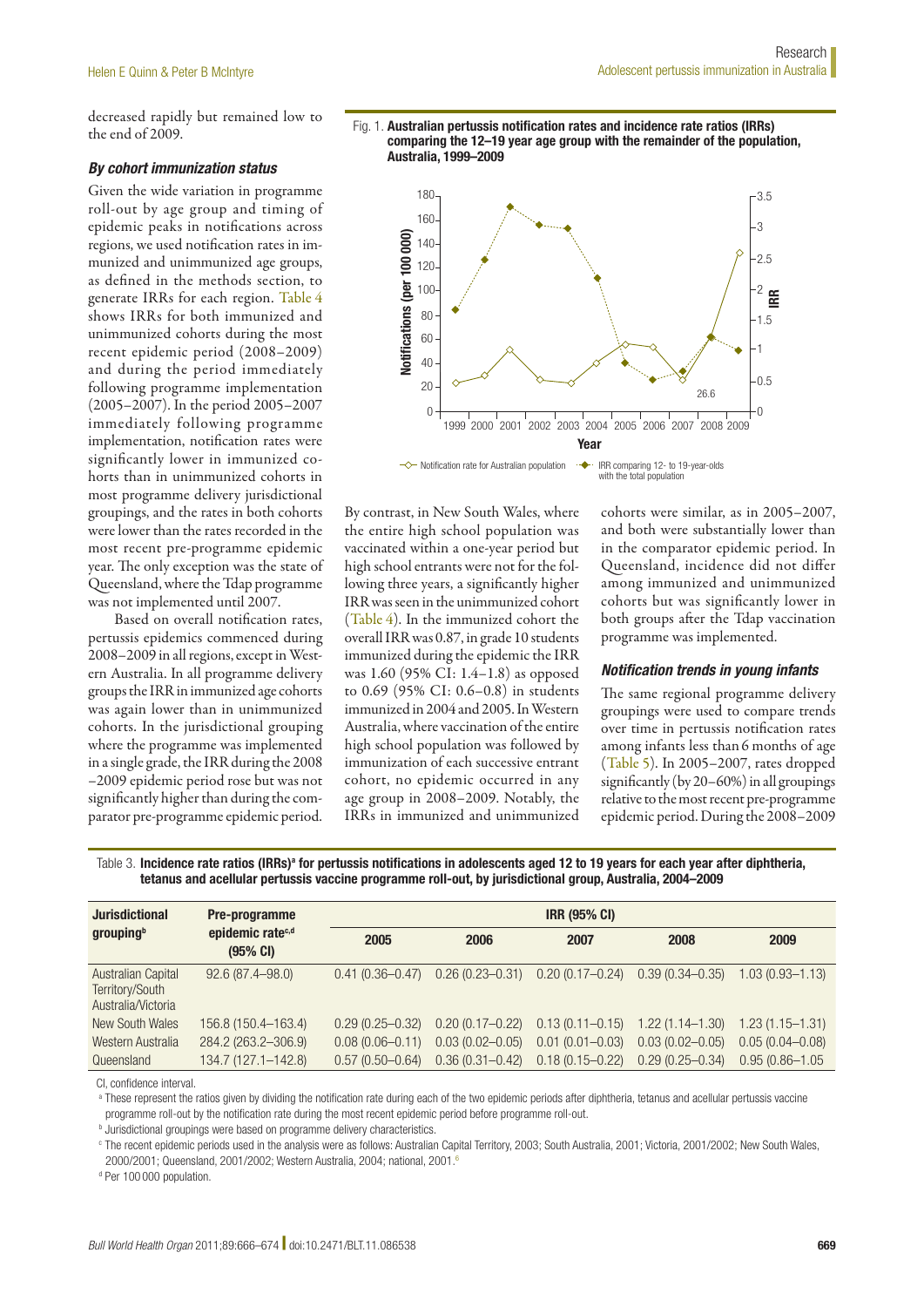<span id="page-4-0"></span>Table 4. Incidence rate ratios (IRRs)ª for pertussis notifications in adolescents aged 12 to 19 years categorized as immunized or unimmunized by birth cohort, by epidemic period<sup>b</sup> and jurisdictional group, Australia, 2004–2009

| Jurisdictional grouping <sup>c</sup>                      | Pre-programme<br>epidemic rate <sup>d</sup><br>(95% CI) | <b>IRR (95% CI)</b>    |                     |                        |                     |  |
|-----------------------------------------------------------|---------------------------------------------------------|------------------------|---------------------|------------------------|---------------------|--|
|                                                           |                                                         | 2005-2007 <sup>e</sup> |                     | 2008-2009 <sup>f</sup> |                     |  |
|                                                           |                                                         | <b>Immunizedd</b>      | <b>Unimmunized</b>  | <b>Immunizedd</b>      | <b>Unimmunized</b>  |  |
| Australian Capital Territory/<br>South Australia/Victoria | $92.6(87.4 - 98.0)$                                     | $0.23(0.19 - 0.27)$    | $0.33(0.29 - 0.37)$ | $0.54(0.48 - 0.60)$    | $1.00(0.90 - 1.11)$ |  |
| New South Wales                                           | 156.8 (150.4-163.4)                                     | $0.17(0.15 - 0.19)$    | $0.26(0.23 - 0.29)$ | $0.87(0.81 - 0.93)$    | $1.85(1.73 - 1.97)$ |  |
| Western Australia                                         | 284.2 (263.2-306.9)                                     | $0.02(0.02 - 0.04)$    | $0.06(0.05 - 0.08)$ | $0.04(0.03 - 0.06)$    | $0.04(0.02 - 0.07)$ |  |
| Queensland                                                | 134.7 (127.1-142.8)                                     | $0.25(0.15 - 0.39)$    | $0.18(0.14 - 0.22)$ | $0.59(0.51 - 0.67)$    | $0.64(0.58 - 0.71)$ |  |
| <b>National</b>                                           | 127.7 (123.0-132.6)                                     | $0.17(0.16 - 0.19)$    | $0.24(0.22 - 0.26)$ | $0.62(0.59 - 0.66)$    | $1.11(1.06 - 1.17)$ |  |

CI, confidence interval.

a These represent the ratios given by dividing the notification rate during each of the two epidemic periods after diphtheria, tetanus and acellular pertussis vaccine programme roll-out by the notification rate during the most recent epidemic period before programme roll-out.

<sup>b</sup> The recent epidemic periods used in the analysis were as follows: Australian Capital Territory, 2003; South Australia, 2001; Victoria, 2001/2002; New South Wales, 2000/2001; Queensland, 2001/2002; Western Australia, 2004; national, 2001.[6](#page-7-3)

 $^{\circ}$  Jurisdictional groupings were based on programme delivery characteristics.

<sup>d</sup> Per 100 000 population.

<sup>e</sup> For the period 2005–2007, data were limited to 2007 for Queensland.

<sup>f</sup> The single largest age group comprising each school grade was used to generate an approximate incidence among age groups, defined as immunized and unimmunized, with each grade defined as immunized if Tdap coverage was 50% or above.

epidemic, notification rates among infants less than 6 months of age returned to levels similar to those observed in the reference epidemic period with two exceptions. In New South Wales, notification rates in 2008–2009 were significantly higher, more than double what they were during the reference epidemic period, while in Western Australia notification rates were significantly lower, at around 40% of the rates reported in the most recent pre-programme epidemic.

# **Discussion**

In 2002, the Global Pertussis Initiative recommended that countries expand existing vaccination strategies to include a pertussis booster dose for adolescents[.20](#page-8-2)

A recent meeting of the WHO Strategic Advisory Group of Experts on Immunization (SAGE) noted that supporting data on cost-effectiveness for programmes targeting adolescents were lacking and that data on impact on infant disease were particularly relevant.<sup>[21](#page-8-3)</sup> Countries that have added an adolescent booster dose to their schedules since the 2002 recommendation include Canada, France, Germany, New Zealand and the United States.<sup>2</sup> Timing of programme commencement has varied widely and data on disease reduction in the targeted age group are lacking. In this national evaluation, we have taken account of variations in vaccine delivery, programme implementation and pertussis epidemic cycles by region<sup>6</sup> to estimate the impact of the programme on

pertussis in the targeted age group. This study is the first to specifically evaluate impact in young infants.

With respect to vaccine coverage, individual level data were not available, as the Australian Childhood Immunisation Register only records vaccinations given up to the age of 7 years. We therefore relied on estimates of coverage derived from the school-based programme and on data supplied by each state and territory in varying detail and format. Overall, approximately 65% of the targeted age group was vaccinated up to the end of 2009, but coverage varied from 4% to 85% by age group and region. These are minimum estimates of population coverage, as no data were available for doses administered in the private sector.

<span id="page-4-1"></span>Table 5. Incidence rate ratios (IRR)ª for pertussis notifications in infants aged less than6 months during epidemic periods,<sup>b</sup> by jurisdictional group, Australia, 2004–2009

| Jurisdictional grouping <sup>c</sup>                      | Pre-programme epidemic rate <sup>d</sup> |                     | <b>IRR (95% CI)</b> |  |  |
|-----------------------------------------------------------|------------------------------------------|---------------------|---------------------|--|--|
|                                                           | $(95% \text{ CI})$                       | 2005-2007           | 2008-2009           |  |  |
| Australian Capital Territory/<br>South Australia/Victoria | 216.8 (185.1-253.9)                      | $0.20(0.15 - 0.28)$ | $1.25(1.02 - 1.53)$ |  |  |
| New South Wales                                           | 268.4 (236.0-305.1)                      | $0.60(0.50 - 0.73)$ | $2.82(2.42 - 3.28)$ |  |  |
| Western Australia                                         | 536.8 (421.8-683.3)                      | $0.18(0.12 - 0.27)$ | $0.40(0.28 - 0.57)$ |  |  |
| Queensland                                                | 255.1 (214.1-304.0)                      | $0.37(0.28 - 0.50)$ | $1.07(0.85 - 1.36)$ |  |  |
| <b>National</b>                                           | 251.4 (225.1-280.6)                      | $0.39(0.33 - 0.45)$ | $1.62(1.43 - 1.84)$ |  |  |

CI, confidence interval.

a These represent the ratios given by dividing the notification rate during each of the two epidemic periods after diphtheria, tetanus and acellular pertussis vaccine programme roll-out by the notification rate during the most recent epidemic period before programme roll-out.

<sup>b</sup> The recent epidemic periods used in the analysis were as follows: Australian Capital Territory, 2003; South Australia, 2001; Victoria, 2001/2002; New South Wales, 2000/2001; Queensland, 2001/2002; Western Australia, 2004; national, 2001.[6](#page-7-3)

<sup>c</sup> Jurisdictional groupings were based on programme delivery characteristics.

<sup>d</sup> Per 100 000 population.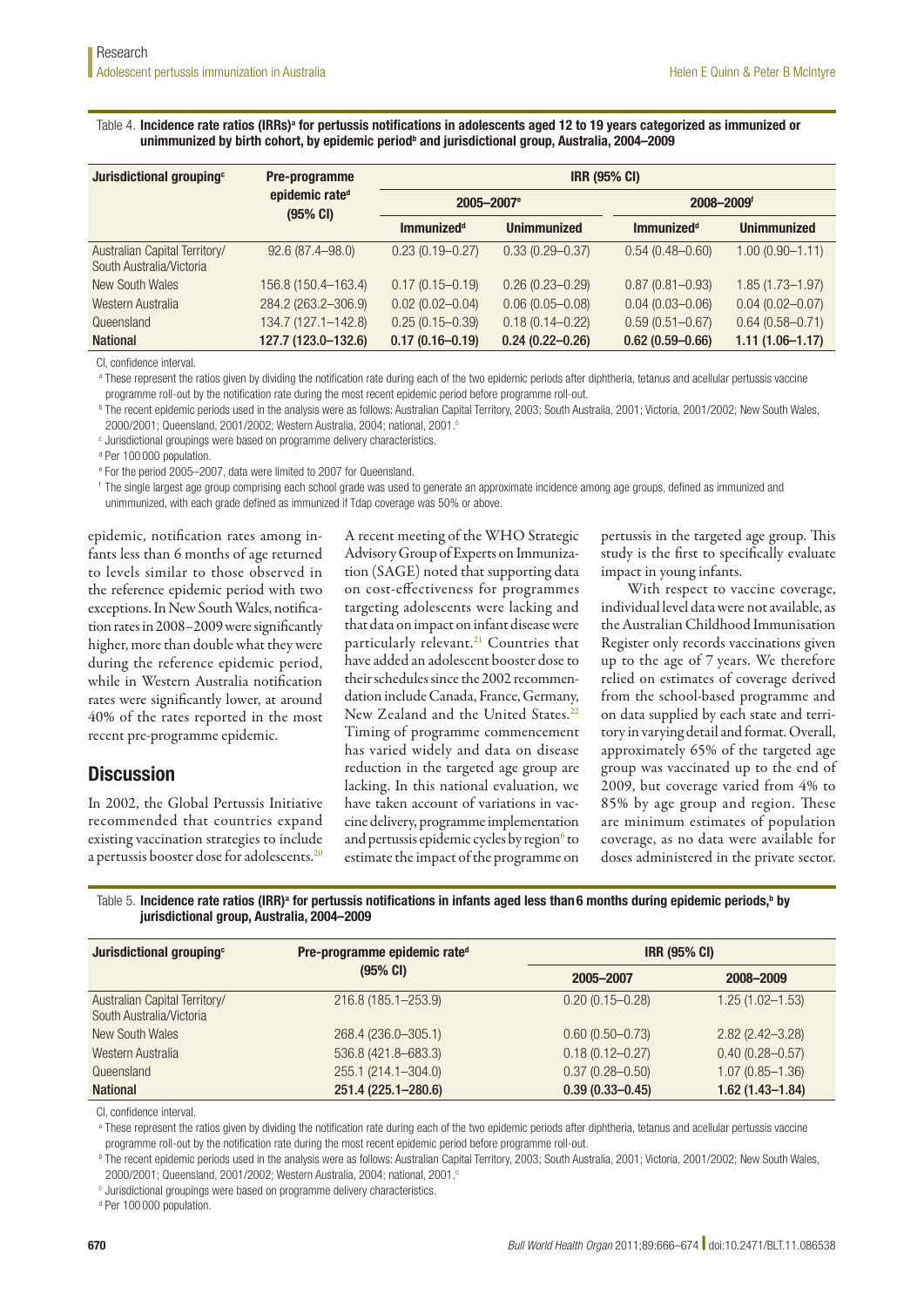However, confidence in our estimates of 50–80% is supported by their consistency with estimates from a similar Australian school-based meningococcal C conjugate vaccine catch-up programme in  $2003$ , $^{23}$ and with those from Canadian provinces immunizing school years 9 and 10 (14- to 16-year-olds).[13,](#page-7-10)[15](#page-7-12) In the United States, Tdap was recommended for use in adolescents in 2006 but is not delivered through a school-based programme. Coverage estimates rose from 11% in 2006 to 30% in 2007, but, as in our data, they were significantly higher among adolescents aged 13–14 years than among those aged 15–17 years.<sup>24,25</sup> Similarly, lower coverage in older high school students was observed in the Australian meningococcal C conjugate vaccine catch-up programme.<sup>23</sup> This is probably because of more frequent absences from school among older students and lower school retention rates (81% for grades  $10-12$ )<sup>26</sup> and is likely to be applicable in comparable developed country settings.

The use of pertussis notification data to measure impact from an adolescent Tdap programme is confounded by interannual and epidemic variations in pertussis activity, which we took into account in our analysis, as well as by changes in diagnostic practice. The impact of testing practices is substantial, as laboratories in Australia are mandated to notify positive results on pertussis diagnostic tests, whereas clinicians are known to be much less reliable notifiers, whether or not there is laboratory confirmation. Between 2001 and 2009, the proportion of notifications recorded in the NNDSS as confirmed by any laboratory method increased from 55% to 90%. This increase was largely driven by positives detected with polymerase chain reaction (PCR), since PCR had become increasingly available through community laboratories since 2007. The increase in PCR use among adolescents was greater in New South Wales than in other jurisdictions. This may have led to amplified increases in notification rates in this age group in that jurisdiction during 2008–2009 but should have had minimal impact on notifications in infants among whom PCR has been predominantly used as a diagnostic test since 2001.

Despite the limitations of the available data, the range of analytic methods that we used – from aggregated age groups to smaller age subgroups and to regional groupings with differing vaccine coverage

over time – showed consistent evidence of an impact. The relatively low notification rate in 12–19 year olds seen in 2004 was maintained until the 2008–2009 epidemic and the rate remained lower than during historical peaks. This was in marked contrast to what we observed in other age groups. When the data were further refined to consider immunized cohorts specifically, this trend is more clearly evident and is consistent with the early vaccine effectiveness estimates of 78–85% for Tdap obtained in New South Wales in 2004.<sup>16</sup> We were unable to estimate vaccine effectiveness in the current study because individual level data on vaccination status is lacking.

In Western Australia, the notification rate in the unimmunized cohort was nearly identical to the rate in the immunized cohort in 2008–2009. While disease activity in all age groups in Western Australia was low in 2008, this finding is consistent with herd immunity among the unimmunized adolescent cohort. The increased IRR in the immunized and unimmunized cohorts in New South Wales may be the result of waning immunity, as most of the immunized cohort had not been vaccinated since 2004 or 2005. However, more detailed analysis showed that grade 10 students, who were being vaccinated during the epidemic, had a higher IRR than the rest of the immunized cohort.

A key question is whether adolescent pertussis immunization programmes have any impact on pertussis transmission among young, unimmunized infants. In our data, there was a decrease in the notification rate among infants younger than 6 months of age following the initiation of adolescent pertussis immunization in the National Immunization Programme in 2004, but this was also seen in other age groups during the inter-epidemic period and was sustained until 2008–2009 only in Western Australia. Although this finding could be explained by more dispersed epidemic cycles in Western Australia,<sup>[6](#page-7-3)</sup> pertussis notification rates in that state did increase in 2010 (data not shown) and were high in children aged 5–9 and 10–14 years; only 40% of the children aged 10–14 years were eligible for Tdap. In contrast, in 2010 notifications remained low in Western Australia among 15- to 19-year-olds (all eligible for Tdap) and the IRR for infants aged 0 to 6 months was not appreciably different in 2010 than in 2009 (0.46

[95% CI: 0.30–0.69] versus 0.40 [95% CI: 0.28–0.57], respectively, [Table](#page-4-1) 5), maintaining the differential with other jurisdictions.<sup>[27](#page-8-9)</sup>

Although limited by its ecologic design, our analysis provides some evidence that a pertussis vaccination catch-up component has an impact on herd immunity and on the incidence of disease among infants. Catch-up programmes can rapidly reduce pertussis incidence across a broad range of ages and ongoing immunization of children entering adolescence may be important for maintaining this in the long term. The consistently higher notification rates in younger adolescents also suggest that the programme should target younger age groups. Targeting a programme to younger people will have follow-up implications for countries considering cocooning recommendations for new parents, which must factor in the waning of antibody levels between adolescence and pregnancy. The most recent data suggest that antibody levels have dropped substantially by the tenth year after immunization.<sup>28</sup>

In conclusion, data from Australia demonstrate that school-based adolescent pertussis vaccination programmes can achieve high coverage relatively rapidly and have a demonstrable impact on the incidence of pertussis, as measured by case notifications. Our experience suggests that, in the context of school-based delivery, implementing a broadly based vaccination programme is more beneficial than introducing the vaccine in a single school year, but that it is necessary to immunize children entering high school on an ongoing basis. This is particularly important if it is shown that broad-based catch-up immunization of adolescents effectively decreases the incidence of severe disease in unimmunized infants. ■

#### Acknowledgements

We wish to acknowledge the contributions of the state and territory government immunization programme managers and staff. We also wish to acknowledge the contributions of the Communicable Diseases Network Australia.

Funding: This work was supported by the Australian Government Department of Health and Ageing, the New South Wales Department of Health and The Children's Hospital at Westmead.

Competing interests: None declared.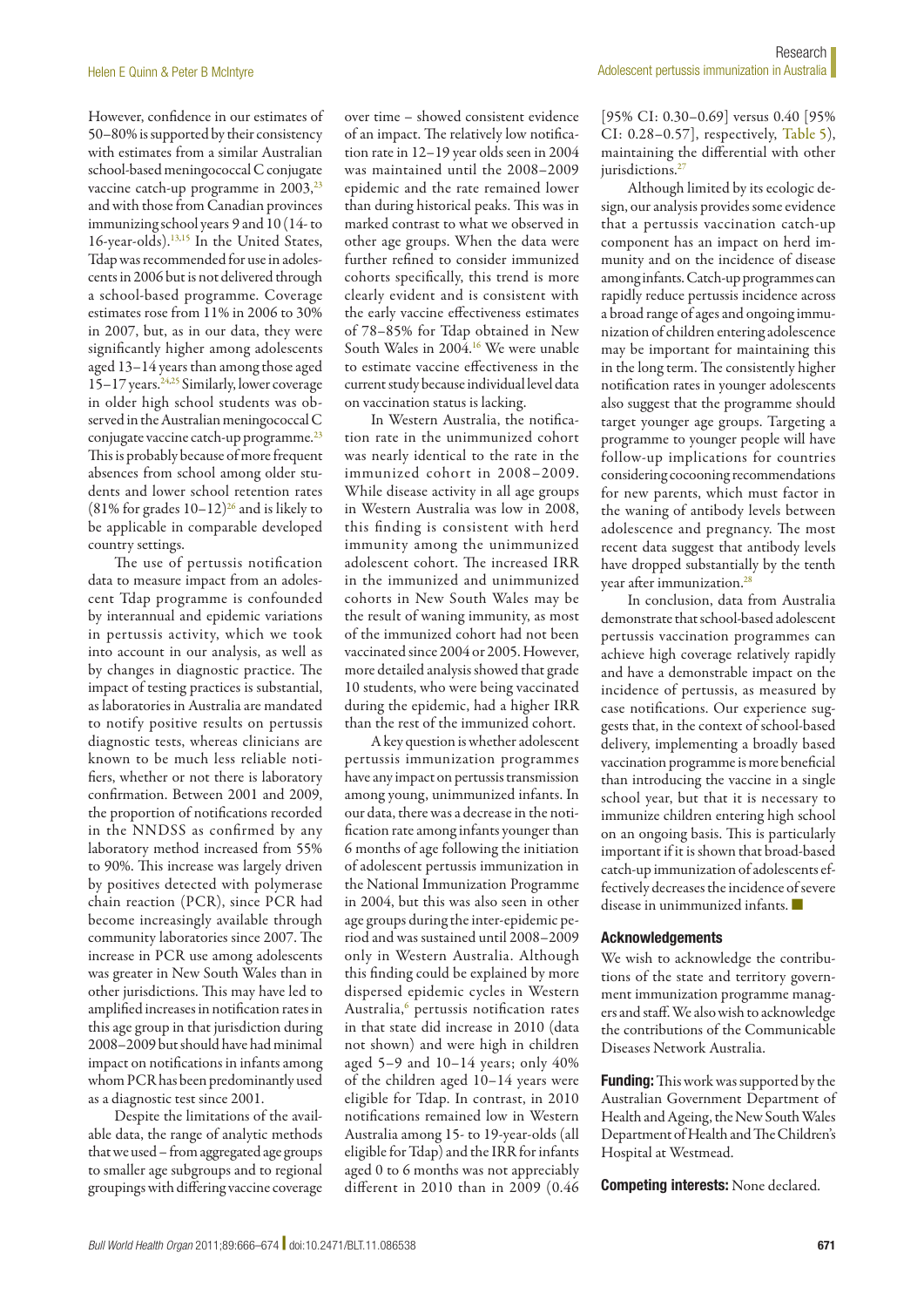الفئات الأترابية الفرعية من الطلبة الجدد.

السعال الديكي أثناء آخر وباء سابق للبرنامج.

# **ملخص**

تأثير تحصين اليافعين ضد الشاهوق (السعال الديكي)، 2004-2009: دروس مستفادة من أستراليا

**النتائج** أثناء فرتة الوباء يف ،2009-2008 كان املستوى الوطني لنسبة معدل الوقوع بين الأتراب في الفئة العمرية المستهدفة باللقاح 0.6 (فاصلة الثقة :95%: 0.7-0.6)، ولكن كانت بن الفئات الأترابية العمرية الأخرى 1.1 (فاصلة الثقة %95: 1.1-1.2). وقد شهدت فقط منطقة تطبيق الاستراتيجية الثانية (في غرب أستراليا) انخفاضاً مستمراً في التبليغ عن السعال الديكي بن كل من اليافعين والرضع تحت عمر 6 أشهر (نسبة معدل الوقوع: 0.4؛ فاصلة الثقة %95: 0.3-0.6) حتى عام 2009.

**االستنتاج** إذا تأكد حدوث ذلك بعد تجربة طويلة األمد يف أسرتاليا ومناطق أخرى، فإن الربنامج الواسع النطاق املرتكز عىل املدارس والذي يليه تحصني الطلبة الجدد يف املدارس ميكن أن يكون هو أفضل اسرتاتيجية لتنفيذ برامج تحصني اليافعني ضد الكزاز-الخناق-السعال الدييك.

摘要

### 2004-2009 青少年百日咳免疫接种的影响:澳大利亚的经验教训摘要

目的 旨在比较运用三种策略为澳大利亚青少年接种成人 配方破伤风白喉百日咳(Tdap)混合疫苗加强剂量的影 响。此三种策略包括:(1)为一岁年龄组接种破伤风白 喉百日咳混合疫苗;(2)为所有中学生以及随后的入学 群体接种破伤风白喉百日咳混合疫苗;(3)为所有中学 生接种破伤风白喉百日咳混合疫苗但是不继续为入学群 体进行免疫接种。

方法 文章对相关年龄组流行阶段的百日咳呈报案例进 行了系列生态学分析。主要结果测量指标是发病率比 (IRR),用引入破伤风白喉百日咳混合疫苗接种计划 之后的百日咳发病率除以接种计划前最近流行阶段的百 日咳发病率计算得到。

结果 2008-2009年的流行阶段中,破伤风白喉百日咳混合 疫苗的目标年龄组中国家级发病率比为0.6 (95%可信区 间,CI:0.6-0.7),而其他年龄组的发病率比为1.1(95% 可信区间,CI:1.1-1.2)。截至2009年,仅实施策略2 (澳大利亚西部)的辖区经历了青少年和6个月以下婴儿 百日咳呈报案例(发病率比:0.4; 95%可信区间, CI: 0.3-

ا**لغرض** المقارنة بن تأثر ثلاث استراتيجيات لاعطاء جرعة مُعزِّزة من اللقاح المُعدّ لليافعين ضد الكزاز-الخناق-السعال الديكى (Tdap) في أستراليا. وهذا يشمل: 1) إعطاء اللقاح لأتراب يبلغ عمرهم سنة واحدة؛ 2) إعطاء اللقاح لكل طلبة املدارس العليا وييل ذلك تحصني املجموعات األترابية الفرعية من الطلبة الجدد 3) إعطاء اللقاح لكل طلبة المدارس العليا ولكن بدون تمنيع

**الطريقة** أجريت سلسلة من التحليالت اإليكولوجية للتبليغ عن السعال الديكي أثناء فترات الوباء في فئة الأتراب العمرية ذات العلاقة. وكانت نتيجة القياس الأولى هي نسبة معدل الوقوع، والتي حسبت عن طريق قسمة معدل وقوع السعال الدييك بعد إدخال برامج إعطاء اللقاح عىل معدل وقوع

0.6) 的持续减少。 结论如果可以肯定澳大利亚以及其他地方的长期经验, 则 新生入学免疫接种之后基于学校的大范围追赶计划可能是 青少年破伤风白喉百日咳混合疫苗计划实施的最佳策略。

### Résumé

### L'impact de la vaccination contre la coqueluche chez les adolescents, 2004–2009: les leçons données par l'Australie

Objectif Comparer l'impact de trois stratégies d'injection de rappel du vaccin tétanos-diphtérie-coqueluche (Tdap) formulé pour adulte chez des adolescents en Australie. Elles comprennent: (1) l'administration du Tdap à: une cohorte âgée d'un an; (2) l'administration du Tdap à tout le lycée et aux cohortes des nouveaux venus; (3) l'administration du Tdap à toute l'école, mais sans continuer à vacciner les cohortes des nouveaux venus. Méthodes On a réalisé une série d'analyses écologiques des notifications de la coqueluche lors des périodes d'épidémie dans les cohortes d'âges applicables. La principale mesure des résultats a été le rapport du taux d'incidence (RTI), calculé en divisant l'incidence de la coqueluche après l'introduction des programmes de vaccination du Tdap par l'incidence de la coqueluche lors de l'épidémie du préprogramme le plus récent.

Résultats Lors de la période épidémique de 2008–2009, le RTI au niveau national chez les cohortes d'âges ciblées pour le Tdap était de 0,6 (intervalle de confiance de 95% IC: 0,6–0,7), mais chez les autres cohortes d'âges, il était de 1,1 (IC de 95%: 1,1–1,2). Seule la juridiction qui avait mis en place la stratégie 2 (Australie occidentale) a enregistré des baisses soutenues dans les notifications de la coqueluche chez les adolescents et les enfants de moins de 6 mois (RTI: 0,4; IC de 95%: 0,3–0,6) jusqu'en 2009.

Conclusion S'il est confirmé par une plus longue expérience en Australie et partout dans le monde, un large programme de rattrapage au sein des écoles, suivi de la vaccination des nouveaux venus, pourrait être la stratégie optimale pour mettre en place les programmes de Tdap chez les adolescents.

### **Резюме**

### **Воздействие иммунизации подростков от коклюша в 2004–2009 годах: уроки Австралии**

**Цель** Сравнить воздействие трех стратегий назначения бустерной дозы взрослой коклюшно-дифтерийностолбнячной вакцины (Tdap) австралийским подросткам. Эти стратегии включали в себя: (1) введение Tdap когорте детей в возрасте одного года; (2) введение Tdap всем учащимся средней школы и далее когортам вновь поступающих учеников; (3) введение Tdap всем учащимся средней школы без продолжения иммунизации когорт вновь поступающих учеников.

**Методы** Была проведена серия аналитических экологических исследований уведомлений о случаях заболевания коклюшем в периоды эпидемий в соответствующих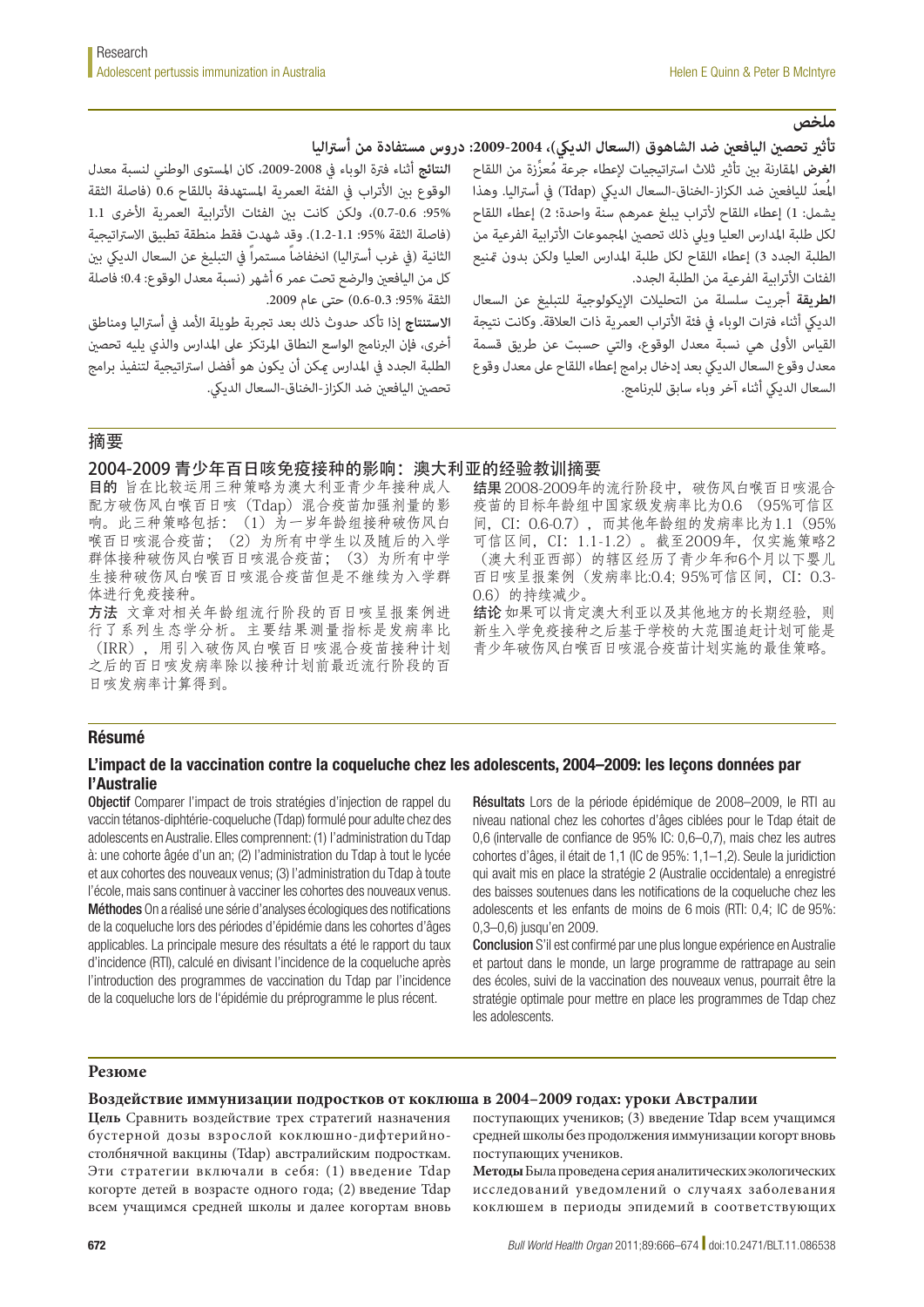возрастных когортах. Показателем первичного исхода был коэффициент заболеваемости (КЗ), рассчитываемый путем деления показателя заболеваемости коклюшем после внедрения программы назначения вакцины Tdap на показатель заболеваемости коклюшем во время эпидемии, непосредственно предшествующей внедрению программы. **Результаты** В период эпидемии 2008–2009 года общенациональный КЗ в возрастных когортах, которым адресно вводилась вакцина Tdap, был равен 0,6 (95% доверительный интервал, ДИ: 0,6-0,7), а в других возрастных когортах составлял 1,1 (95% ДИ: 1,1–1,2). Устойчивое

снижение числа уведомлений о случаях заболевания коклюшем, как среди подростков, так и среди детей в возрасте до шести месяцев, в период вплоть до 2009 года наблюдалось только в регионе, где внедрялась стратегия 2 (Западная Австралия) (КЗ: 0,4; 95% ДИ: 0,3–0,6).

**Вывод** Если судить по долгосрочному опыту Австралии и других стран, то масштабная программа «наверстывающей» вакцинации на базе школы с последующей иммунизацией вновь поступающих учащихся может быть оптимальной стратегией внедрения программ иммунизации подростков вакциной Tdap.

### Resumen

### Estudio en centros de atención al paciente para el diagnóstico de sarampión: detección de anticuerpos IgM y ácido nucleico viral específicos del sarampión

Objetivo evaluar el desempeño de un estudio en centros de atención al paciente recientemente desarrollado para la detección de anticuerpos IgM específicos del sarampión en muestras en suero y secreciones orales y evaluar si el ácido nucleico del virus del sarampión puede recuperarse de las tiras usadas en los estudios en centros de atención al paciente.

Métodos el estudio en centros de atención al paciente se utilizó para evaluar 170 muestras de suero recolectadas a través de programas de control o vacunación contra el sarampión en Etiopía, Malasia y la Federación de Rusia. Se obtuvieron 69 resultados positivos para anticuerpos de inmunoglobulina M (IgM) del sarampión, 74 resultados positivos para anticuerpos de IgM de rubéola y 7 resultados positivos para ambos. También se evaluaron 282 muestras de secreciones orales del programa de control del sarampión, paperas y rubéola del Reino Unido de Gran Bretaña e Irlanda del Norte. El inmunoensayo de enzimas IgM del sarampión microinmune fue el estándar de oro para la comparación. Se utilizó un panel de 24 secreciones orales para investigar si la hemaglutinina

(H) del virus del sarampión y los genes nucleocápsides (N) podrían amplificarse por la reacción en cadena de polimerasa directamente de las tiras del estudio en centros de atención al paciente.

Resultados Con el suero, el estudio en centros de atención al paciente mostró una sensibilidad y especificidad del 90,8% (69/76) y 93,6% (88/94), respectivamente; con las secreciones orales, la sensibilidad y especificidad fueron del 90,0% (63/70) y 96,2% (200/208), respectivamente. Tanto los genes H como N fueron confiablemente detectados en las tiras del estudio en centros de atención al paciente y los genes N se pudieron secuenciar por genotipo. Los genes del virus del sarampión se recuperaron de las tiras del estudio en centros de atención al paciente después de estar almacenados durante 5 semanas a 20-25 °C. Conclusión El estudio en centros de atención al paciente tiene la sensibilidad y especificidad requeridas para un estudio de campo para el diagnóstico del sarampión. No obstante, su papel en los programas de control de sarampión a nivel global requiere una mayor evaluación.

### **References**

- <span id="page-7-0"></span>1. America Academy of Pediatrics Commitee on Infectious Diseases. Prevention of pertussis among adolescents: recommendations for use of tetanus toxoid, reduced diphtheria toxoid, and acellular pertussis (Tdap) vaccine. *Pediatrics* 2006;117:965–78. doi:[10.1542/peds.2005-3038](http://dx.doi.org/10.1542/peds.2005-3038) PMID:[16382131](http://www.ncbi.nlm.nih.gov/pubmed/16382131)
- 2. Celentano LP, Massari M, Paramatti D, Salmaso S, Tozzi AE; EUVAC-NET Group. Resurgence of pertussis in Europe. *Pediatr Infect Dis J* 2005;24:761– 5. doi:[10.1097/01.inf.0000177282.53500.77](http://dx.doi.org/10.1097/01.inf.0000177282.53500.77) PMID[:16148840](http://www.ncbi.nlm.nih.gov/pubmed/16148840)
- <span id="page-7-1"></span>3. Ntezayabo B, De Serres G, Duval B. Pertussis resurgence in Canada largely caused by a cohort effect. *Pediatr Infect Dis J* 2003;22:22–7. doi[:10.1097/00006454-200301000-00009](http://dx.doi.org/10.1097/00006454-200301000-00009) PMID[:12544404](http://www.ncbi.nlm.nih.gov/pubmed/12544404)
- <span id="page-7-2"></span>4. Gidding HF, Burgess MA, Kempe AE. A short history of vaccination in Australia. *Med J Aust* 2001;174:37–40. PMID[:11219791](http://www.ncbi.nlm.nih.gov/pubmed/11219791)
- 5. Hethcote HW, Horby P, McIntyre P. Using computer simulations to compare pertussis vaccination strategies in Australia. *Vaccine* 2004;22:2181–91. doi[:10.1016/j.vaccine.2003.11.053](http://dx.doi.org/10.1016/j.vaccine.2003.11.053) PMID[:15149775](http://www.ncbi.nlm.nih.gov/pubmed/15149775)
- <span id="page-7-3"></span>6. Quinn HE, McIntyre PB. Pertussis epidemiology in Australia over the decade 1995–2005 – trends by region and age group. *Commun Dis Intell* 2007;31:205–15. PMID:[17724997](http://www.ncbi.nlm.nih.gov/pubmed/17724997)
- <span id="page-7-4"></span>7. MacIntyre CR, Nolan T. Attitudes of Victorian vaccine providers to pertussis vaccine. *Med J Aust* 1994;161:293–4. PMID[:7830662](http://www.ncbi.nlm.nih.gov/pubmed/7830662)
- <span id="page-7-5"></span>8. Brotherton J, McAnulty J. A pertussis epidemic in NSW: how epidemiology reflects vaccination policy. *N S W Public Health Bull* 2003;14:77–81. doi[:10.1071/NB03024](http://dx.doi.org/10.1071/NB03024) PMID:[12806405](http://www.ncbi.nlm.nih.gov/pubmed/12806405)
- <span id="page-7-6"></span>9. Torvaldsen S, McIntyre PB. Effect of the preschool pertussis booster on national notifications of disease in Australia. *Pediatr Infect Dis J* 2003;22:956–9. doi[:10.1097/01.inf.0000095198.75170.b6](http://dx.doi.org/10.1097/01.inf.0000095198.75170.b6)  PMID:[14614366](http://www.ncbi.nlm.nih.gov/pubmed/14614366)
- <span id="page-7-7"></span>10. Horby P, Macintyre CR, McIntyre PB, Gilbert GL, Staff M, Hanlon M et al. A boarding school outbreak of pertussis in adolescents: value of laboratory diagnostic methods. *Epidemiol Infect* 2005;133:229–36. doi[:10.1017/](http://dx.doi.org/10.1017/S0950268804003401) [S0950268804003401](http://dx.doi.org/10.1017/S0950268804003401) PMID[:15816147](http://www.ncbi.nlm.nih.gov/pubmed/15816147)
- <span id="page-7-8"></span>11. Hull BP, Mahajan D, Dey A, Menzies RI, McIntyre PB. Immunisation coverage annual report, 2008. *Commun Dis Intell* 2010;34:241–58. PMID[:21090180](http://www.ncbi.nlm.nih.gov/pubmed/21090180)
- <span id="page-7-9"></span>12. National Health and Medical Research Council. *The Australian immunisation handbook*. Canberra: Australian Government Department of Health and Ageing; 2003.
- <span id="page-7-10"></span>13. David ST, Hemsley C, Pasquali PE, Larke B, Buxton JA, Lior LY. Enhanced surveillance for vaccine-associated adverse events: dTap catch-up of high school students in Yukon. *Can Commun Dis Rep* 2005;31:117–26. PMID:[15940837](http://www.ncbi.nlm.nih.gov/pubmed/15940837)
- 14. Disease Control and Epidemiology Newfoundland & Labrador Department of Health and Community Services. Pertussis in Newfoundland and Labrador: 1991–2004. *Can Commun Dis Rep* 2005;31:235–7. PMID[:16669124](http://www.ncbi.nlm.nih.gov/pubmed/16669124)
- <span id="page-7-12"></span>15. Kandola K, Lea A, White W, Santos M. A comparison of pertussis rates in the Northwest Territories: Pre- and postacellular pertussis vaccine introduction in children and adolescents. *Can J Infect Dis Med Microbiol* 2005;16:271–4. PMID:[18159557](http://www.ncbi.nlm.nih.gov/pubmed/18159557)
- <span id="page-7-13"></span>16. Rank C, Quinn HE, McIntyre PB. Pertussis vaccine effectiveness after mass immunization of high school students in Australia. *Pediatr Infect Dis J* 2009;28:152–3. doi[:10.1097/INF.0b013e318185608e](http://dx.doi.org/10.1097/INF.0b013e318185608e) PMID:[19106780](http://www.ncbi.nlm.nih.gov/pubmed/19106780)
- <span id="page-7-11"></span>17. Rendi-Wagner P, Kundi M, Mikolasek A, Vécsei A, Frühwirth M, Kollaritsch H. Hospital-based active surveillance of childhood pertussis in Austria from 1996 to 2003: estimates of incidence and vaccine effectiveness of whole-cell and acellular vaccine. *Vaccine* 2006;24:5960–5. doi[:10.1016/j.](http://dx.doi.org/10.1016/j.vaccine.2006.05.011) [vaccine.2006.05.011](http://dx.doi.org/10.1016/j.vaccine.2006.05.011) PMID[:16757063](http://www.ncbi.nlm.nih.gov/pubmed/16757063)